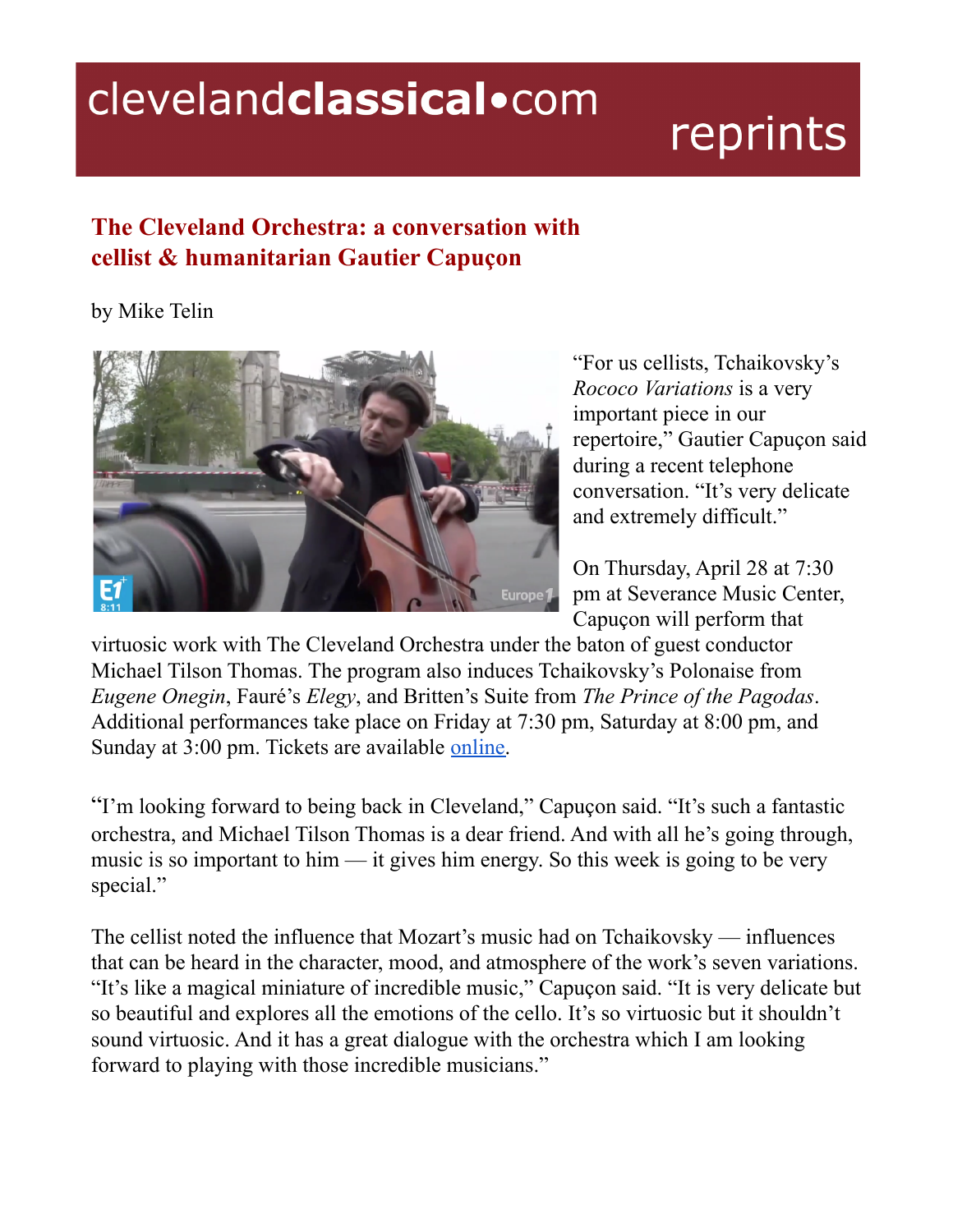Written at the end of the 19th century for German cellist Wilhelm Fitzenhagen, the work's original version is different from the one we're used to hearing — "the Fitzenhagen version, which is the one I am going to play," Capuçon said. "The story with Fitzenhagen is that he re-arranged the order of the variations and the ending, without asking permission from Tchaikovsky."

Our conversation returned to the word 'delicate' as it pertains to the very opening of the piece. What goes through a cellist's mind just before their first entrance? "That's an interesting question. Of course Tchaikovsky opens the piece with the theme in the orchestra and then the cello comes in. And it is a big responsibility because it is so delicate, to use that word again. When the cello does come in, basically you're totally naked with this very simple, very beautiful phrase that should be elegant. The phrasing is so important and the articulations are always at the service of the music. So that is probably the most difficult part, although it sounds the easiest."

As with so many conversations these days, this one too touched on the topic of how much the world has changed in the past few years. Capuçon noted the passing of pianist Nicholas Angelich, who was a close friend of the cellist and his brother, violinist Renaud Capuçon. And the passing of composer Harrison Birtwistle and pianist Radu Lupu.

"The great news is that live music is back, the concert halls are open again, and we can share the music," Capuçon said. "And I think more than ever I feel lucky to be able to perform."

Capuçon did find many ways of keeping busy during the pandemic and was recently awarded the French Legion of Honour, the highest French order of merit, in recognition of his efforts to bring music to France during the Coronavirus pandemic.

"First I should say that my wife was very disappointed because she thought that for once she would have her husband just for herself, at home not doing anything. But the fact is that I did many things."

Those many things included posting a different video every day. "I think music, and culture in general, was so important when everything was closed and everybody was at home," he said. "I think we all needed to share and express the new emotions we were facing — it was a very difficult situation."

He also spent time with the young musicians who are part of Orchestre à l'École (Orchestra School). "There are 42,000 kids in France in this program and I am an ambassador, so that was a great opportunity to spend more time with them on video. I